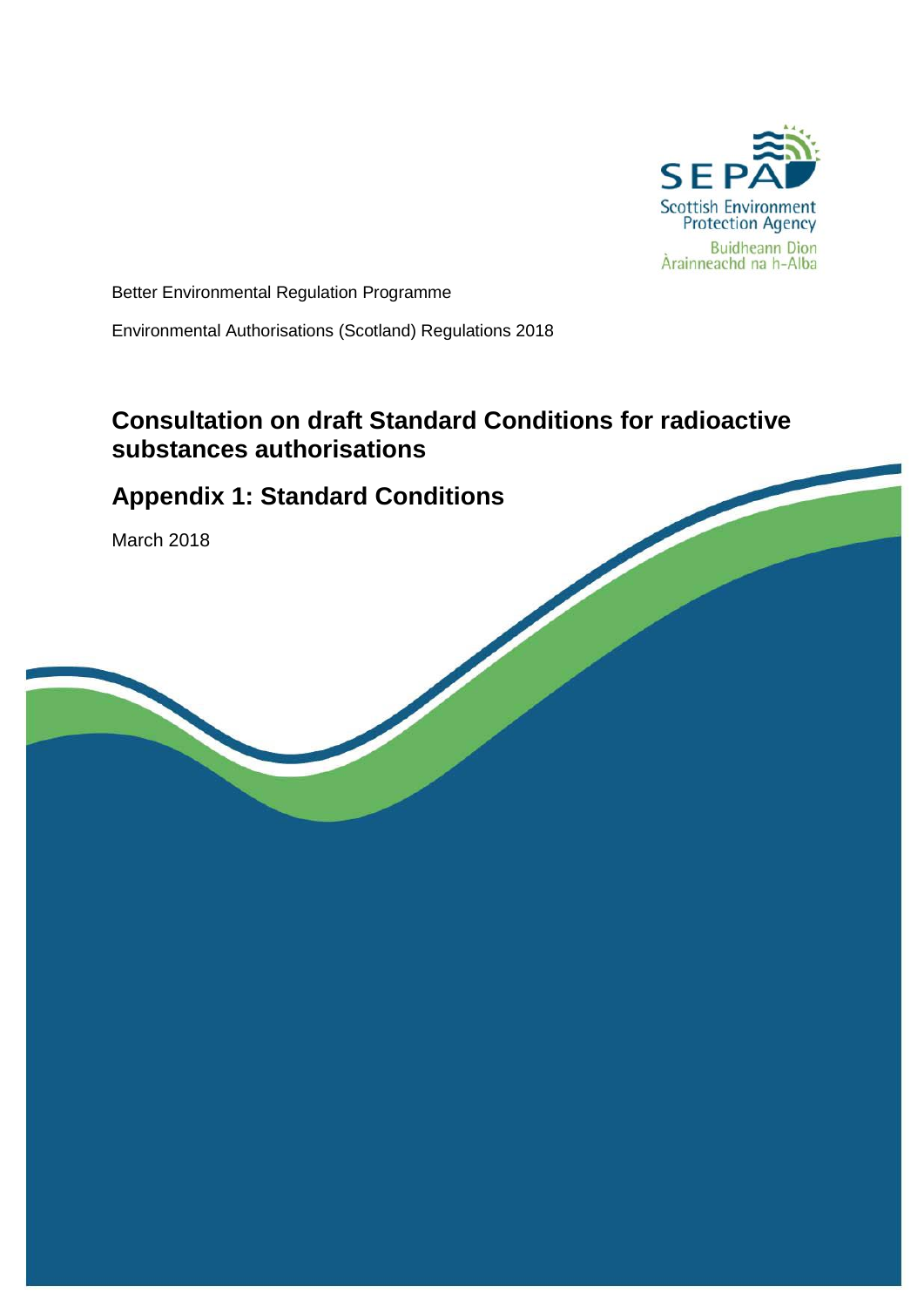# **Contents**

| А. |                                                                  |  |
|----|------------------------------------------------------------------|--|
| В. |                                                                  |  |
| С. |                                                                  |  |
| D. |                                                                  |  |
| Е. |                                                                  |  |
| F. |                                                                  |  |
| G. |                                                                  |  |
| Η. | Further conditions where bespoke limits have been authorised  11 |  |
| Ι. |                                                                  |  |
| J. |                                                                  |  |
| Κ. |                                                                  |  |
|    |                                                                  |  |
|    |                                                                  |  |
|    |                                                                  |  |
|    | SCHEDULE 3: SUMMARY OF NOTIFICATION REQUIREMENTS  19             |  |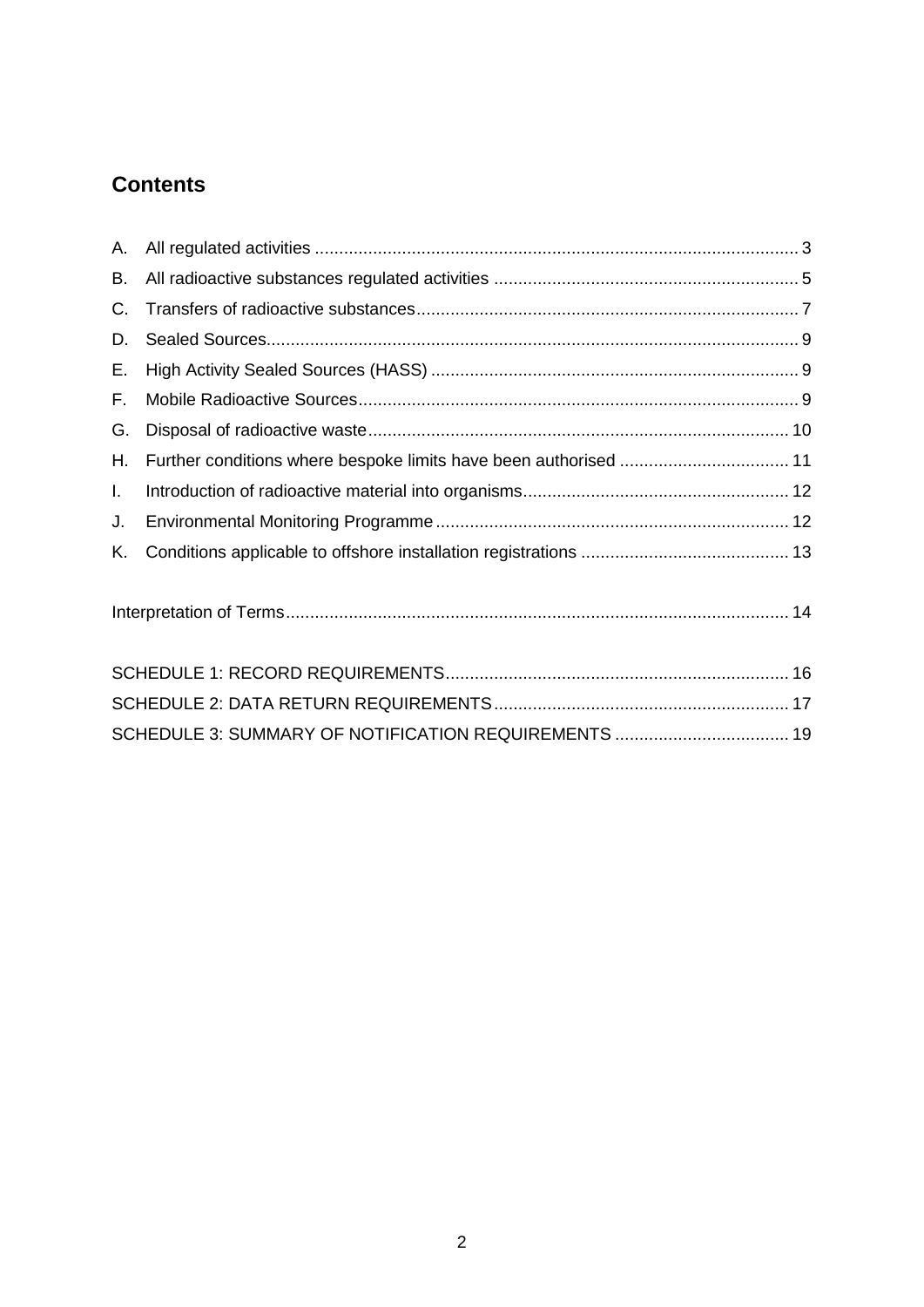## <span id="page-2-0"></span>**A. ALL REGULATED ACTIVITIES**

#### **A.1 Resources**

A.1.1 You must have adequate financial and human resources to ensure compliance with your authorisation.

#### **A.2 Management arrangements**

- A.2.1 You must have and maintain an integrated management system to ensure compliance with your authorisation.
- A.2.2 You must regularly carry out a review of your management system and its effectiveness in terms of achieving compliance with your authorisation.

#### **A.3 Written procedures**

A.3.1 You must have, implement and maintain written procedures to ensure compliance with your authorisation.

#### **A.4 Record keeping**

- A.4.1 You must make and retain, as soon as reasonably practicable, true, accurate and legible records that demonstrate compliance with the requirements of your authorisation.
- A.4.2 Your records must include the relevant records specified in Schedule 1 of these Standard Conditions.

#### **A.5 Provision of training and information to staff**

- A.5.1 You must ensure that anyone carrying out duties that may affect compliance with your authorisation are suitably trained and experienced.
- A.5.2 You must ensure that anyone carrying out duties that may affect compliance with your authorisation has access to a copy of your authorisation and all relevant procedures and records that are necessary to ensure compliance with your authorisation.

#### **A.6 Facilities and equipment**

- A.6.1 You must provide suitable facilities and equipment that are necessary to ensure compliance with your authorisation.
- A.6.2 You must have and comply with appropriate arrangements for the acceptance into service of all facilities and equipment that are provided to ensure compliance with your authorisation.
- A.6.3 You must ensure that all facilities and equipment provided to ensure compliance with your authorisation are:
	- a. maintained in good repair;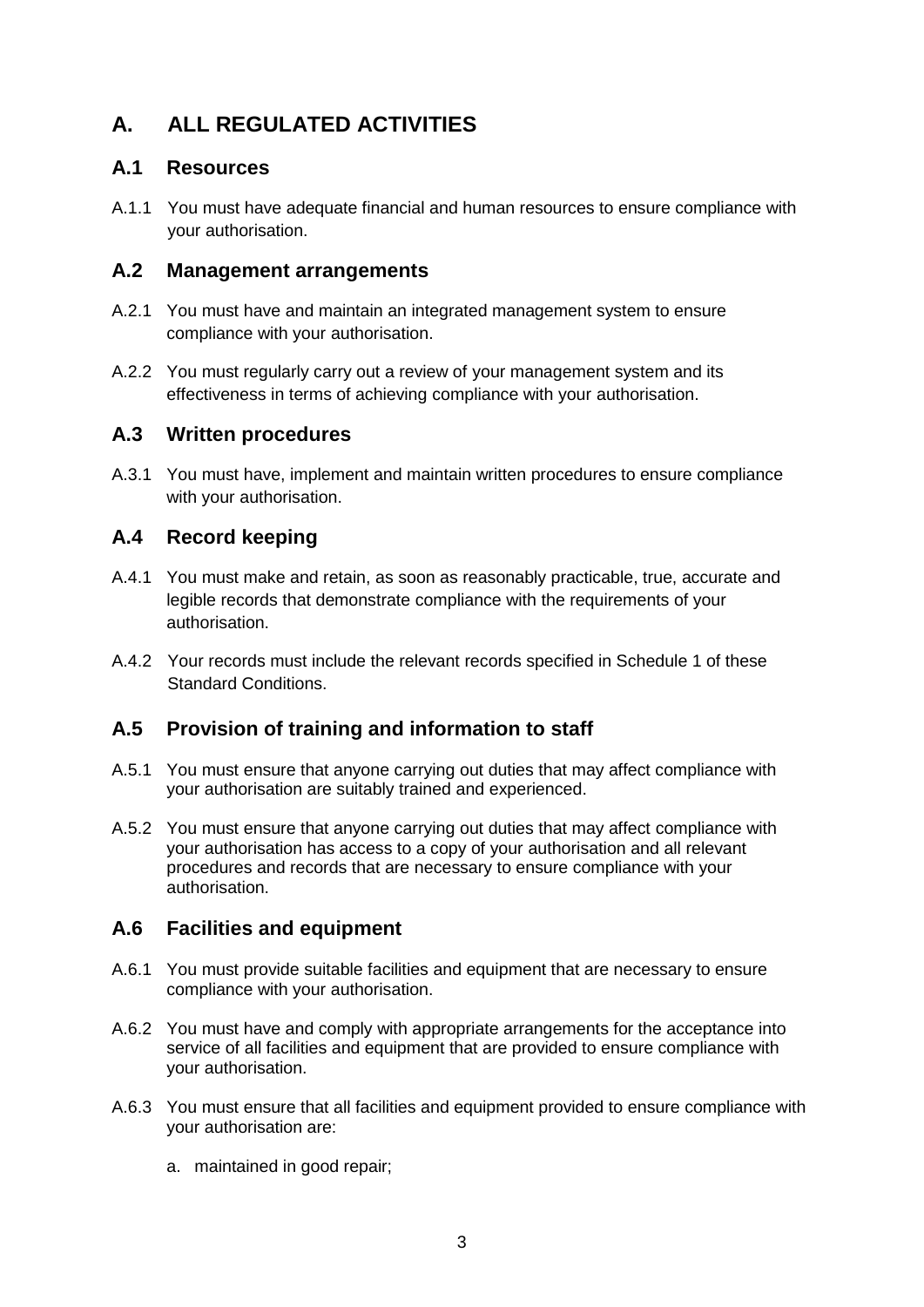- b. regularly calibrated (where relevant);
- c. checked to ensure they are serviceable and effective; and
- d. being correctly used.

#### **A.7 Sampling, measurements, tests, surveys and calculations**

- A.7.1 You must take samples and conduct measurements, tests, surveys, analyses and calculations as necessary in order to ensure compliance with your authorisation.
- A.7.2 You must use the best practicable means when taking samples or conducting measurements, tests, surveys and calculations.

#### **A.8 Provision of information and data returns**

- A.8.1 You must make available without unreasonable delay all records and written procedures relating to the activities authorised by your authorisation when required by SEPA.
- A.8.2 You must provide SEPA with the relevant information specified in Schedule 2 of these Standard Conditions within the specified timescales.

#### **A.9 Contraventions of your authorisation**

- A.9.1 You must inform SEPA by telephone without delay if you believe that you (or anyone else) are contravening, has contravened or might contravene a requirement of your authorisation.
- A.9.2 Where you have informed SEPA that you have contravened your authorisation, you must:
	- a. Confirm the information given in the telephone notification in writing by the next working day after the verbal notification;
	- b. Carry out an investigation into the circumstances to identify any necessary corrective measures to avoid such events in the future;
	- c. Record the results of your investigation;
	- d. Ensure that any corrective measures are carried out as soon as reasonably practicable; and
	- e. Send the results of your investigation to SEPA as soon as reasonably practicable.

#### **A.10 Ceasing your activity and leaving the authorised place**

- A.10.1 You must notify SEPA of the following circumstances by providing the information set out in the relevant section of Schedule 3 of these Standard Conditions:
	- a. If you vacate the authorised place, or in the case of Mobile Radioactive Sources, vacate the place where they are normally kept; or
	- b. Cease to carry on your authorised activities.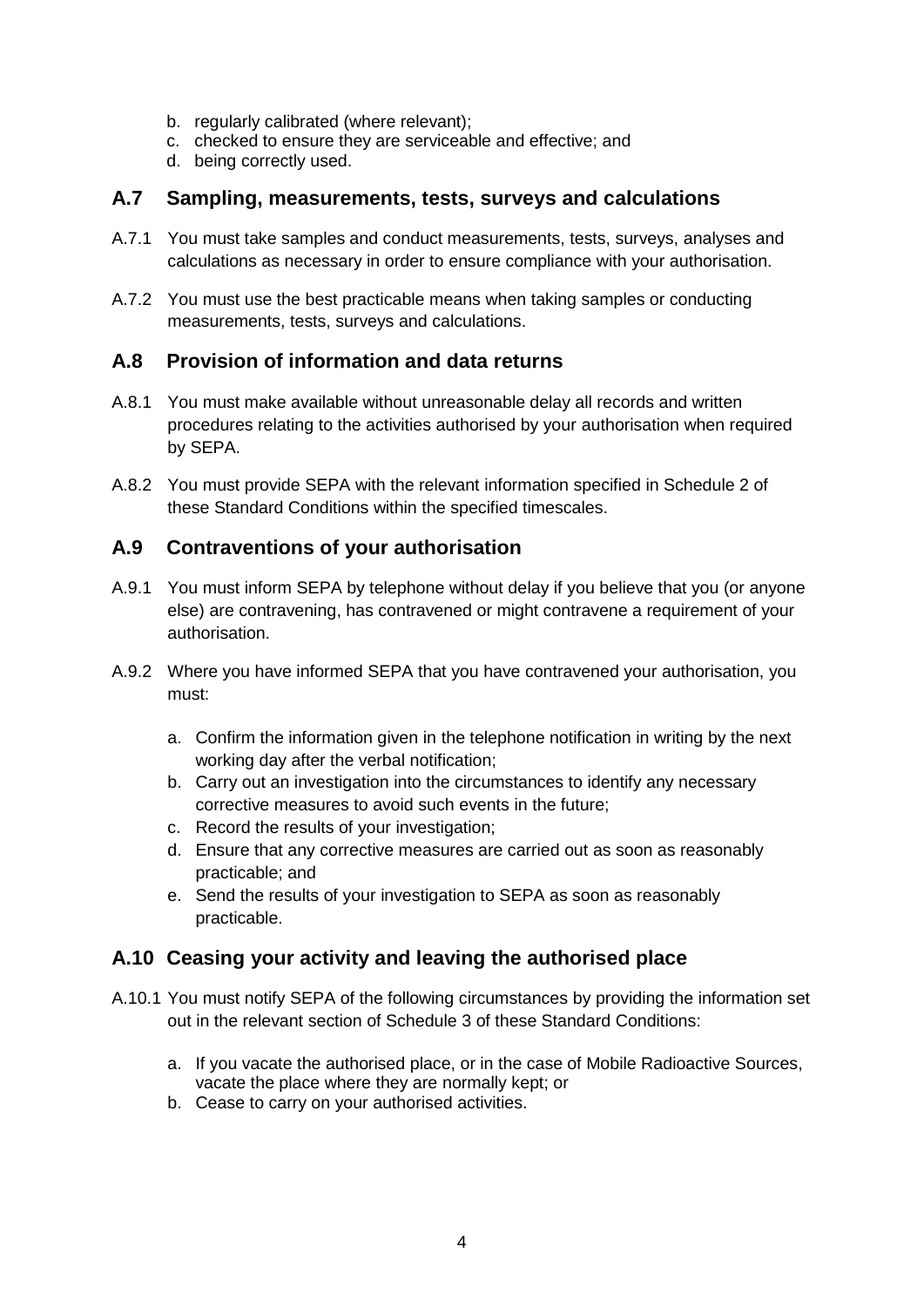## <span id="page-4-0"></span>**B. ALL RADIOACTIVE SUBSTANCES REGULATED ACTIVITIES**

#### **B.1 Overarching requirement**

B.1.1 You must carry out the authorised radioactive substances activities in a manner that achieves and maintains an optimal level of protection of the environment and the public.

#### **B.2 Radioactive waste optimisation**

- B.2.1 You must use the best practicable means to ensure that no unnecessary radioactive waste is generated.
- B.2.2 If you generate radioactive waste, you must use the best practicable means to minimise the volume of and total radioactivity of radioactive waste that requires disposal.
- B.2.3 You must optimise your approach to radioactive waste management taking account of all waste streams and disposals expected from current and future operations.

#### **B.3 Prohibition of deliberate dilution**

- B.3.1 You must not deliberately dilute radioactive substances in order to release them from regulatory control unless:
	- a. the dilution takes place in normal operations where radioactivity is not a consideration; or
	- b. the dilution is a result of mixing radioactive waste with non-radioactive material for the purposes of re-use or recycling that is authorised by your authorisation.

#### **B.4 Receipt of Radioactive Waste from another Person**

B.4.1 You may only receive radioactive waste that is described in your authorisation.

#### **B.5 Safe management of radioactive substances**

- B.5.1 You must manage radioactive substances in a manner that prevents the unauthorised or reckless dispersal of radionuclides and, in the case of a sealed source, which prevents any dispersal of radionuclides.
- B.5.2 Unless your authorisation allows otherwise, you must not release radioactive materials into the environment or introduce radioactive materials into organisms that will leave the authorised place whilst containing that substance.
- B.5.3 You must manage radioactive substances safely and securely to prevent unauthorised use, loss and theft.
- B.5.4 You must regularly verify that radioactive substances and, where relevant, the equipment or containers holding radioactive substances are still present and in good repair.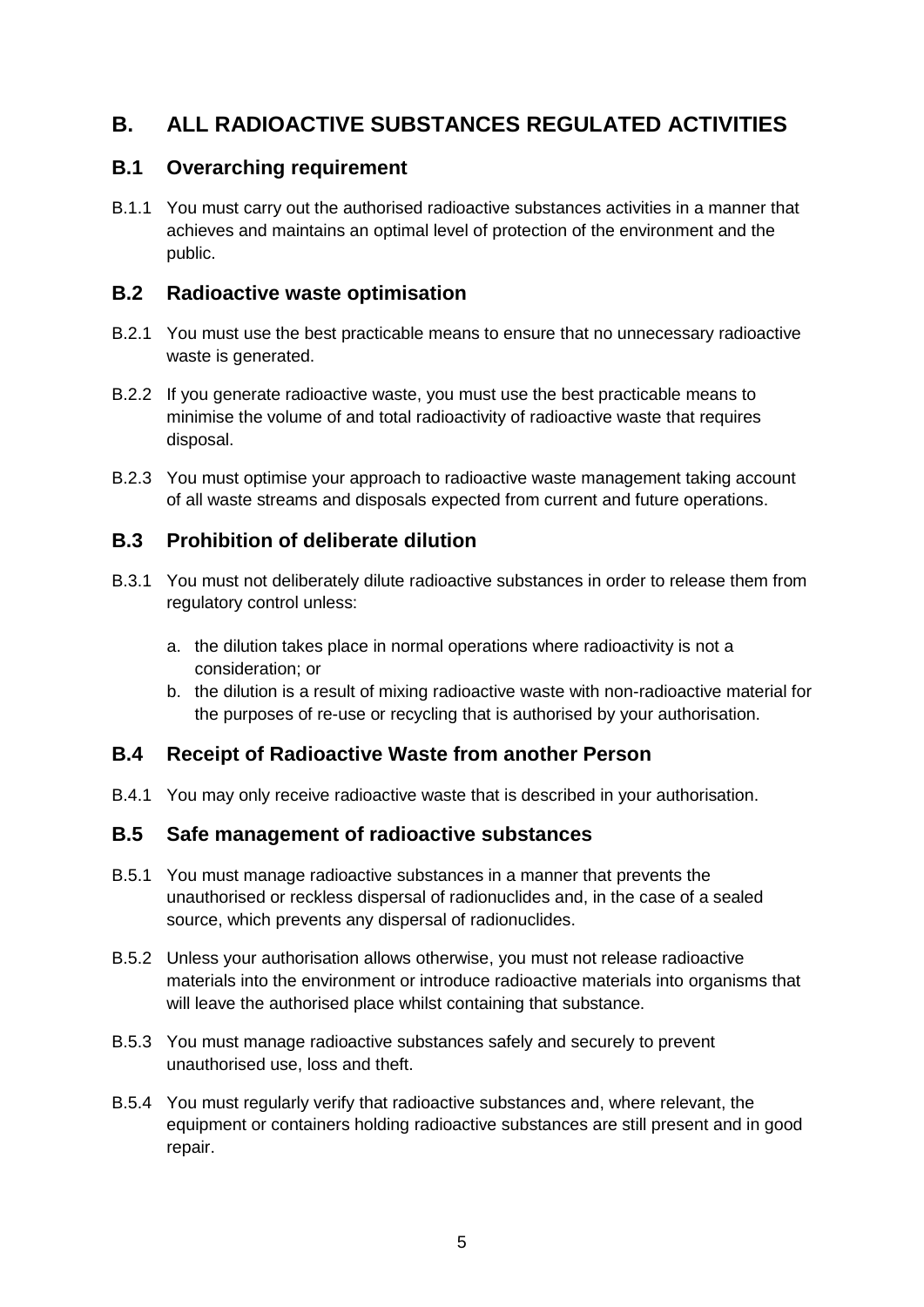B.5.5 Where reasonably practicable, you must ensure that radioactive substances or their immediate containers are adequately and legibly marked or labelled to indicate their radioactive content.

#### **B.6 Contamination control and remediation**

- B.6.1 If there are grounds for believing that an unauthorised dispersal of radioactive substances has occurred, you must immediately take all necessary measures to prevent (or where that is not practicable, to restrict) any further dispersal.
- B.6.2 If there is an unauthorised dispersal of radioactive substances, you must:
	- a. use the best practicable means to remediate any radioactive contamination arising either on or off the authorised place; and
	- b. carry out the remediation as soon as reasonably practicable.

#### **B.7 Treatment of radioactive waste**

B.7.1 You must only treat radioactive waste where this represents the best practicable means for the management of the waste.

#### **B.8 Holdings of radioactive substances**

- B.8.1 You must only hold the minimum quantity of radioactive material that is necessary to carry out your activity.
- B.8.2 You must ensure that the quantity of radioactive substances you hold does not exceed any limits set out in your authorisation.
- B.8.3 You must transfer or dispose of radioactive waste as soon as reasonably practicable after it has become waste.

#### **B.9 Waste management plan**

B.9.1 You must prepare, maintain and implement a management plan for waste arising from your activities involving radioactive substances and the decommissioning of associated facilities and equipment.

#### **B.10 Lost and stolen radioactive substances**

- B.10.1 If there are grounds for believing that any radioactive substances have been lost or stolen, you must:
	- a. immediately verify if this is the case;
	- b. take all reasonably practicable measures to recover them; and
	- c. inform the relevant police force and SEPA by telephone without delay.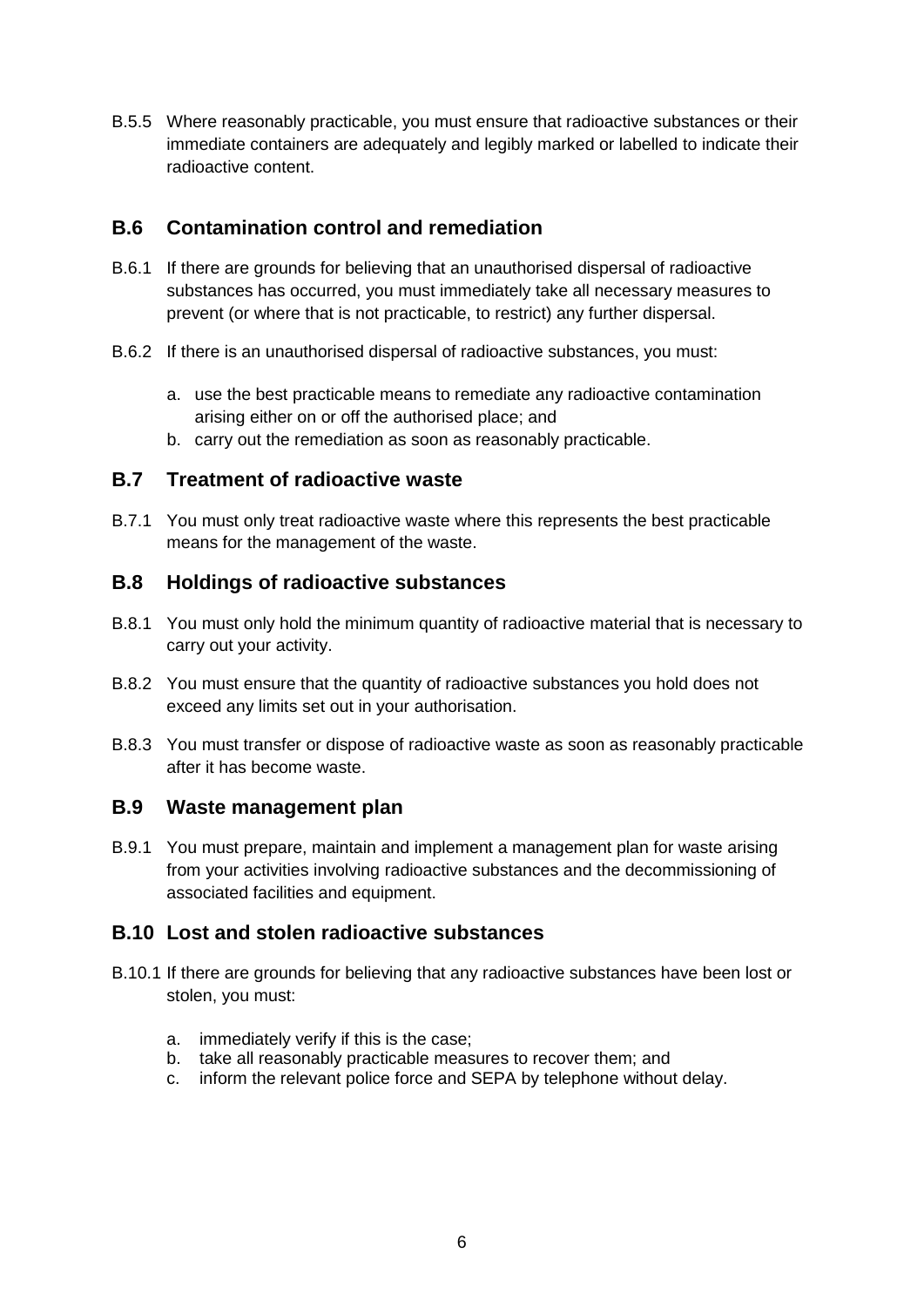### **B.11 Radioactive Waste Advisers**

- B.11.1 Except where your authorisation only relates to sealed sources, you must appoint, retain and consult with suitable Radioactive Waste Advisers to advise on compliance with your authorisation, including but not limited to:
	- a. Achieving and maintaining an optimal level of protection of the environment and the public;
	- b. Accepting into service adequate equipment and procedures for measuring or assessing public exposure and radioactive contamination of the environment;
	- c. Checking the effectiveness and maintenance of equipment for measuring or assessing public exposure and radioactive contamination of the environment; and
	- d. Ensuring the regular calibration of measuring instruments.
- B.11.2 You must appoint the Radioactive Waste Adviser in writing and include the scope of advice they are required to give.

## <span id="page-6-0"></span>**C. TRANSFERS OF RADIOACTIVE SUBSTANCES**

### **C.1 Duty of care**

C.1.1 You must only transfer radioactive substances to a person who is legally entitled to receive and manage them.

#### **C.2 Transfer procedure**

- C.2.1 You must produce and retain a true and accurate description of the radioactive substances to be transferred (the transfer record) which contains, as a minimum, the information set out in Schedule 1 of these Standard Conditions.
- C.2.2 Before transferring any radioactive substances to another person, you must:
	- a. confirm that that person agrees to receive them; and
	- b. give to that person a copy of the transfer record.
- C.2.3 You must ensure that you receive a receipt from the person removing the radioactive substances from the authorised place.
- C.2.4 As soon as reasonably practicable following transfer, you must obtain written confirmation from the person that the radioactive substances have been received.
- C.2.5 Following transfer, you must ensure that the radioactive substances will be returned without delay to the authorised place if:
	- a. they are not in accordance with the transfer record; or
	- b. cannot be delivered for any reason.

#### **C.3 Transfer of radioactive waste**

C.3.1 You must not transfer radioactive waste to any person unless the transfer represents the best practicable means for the management of that type of waste.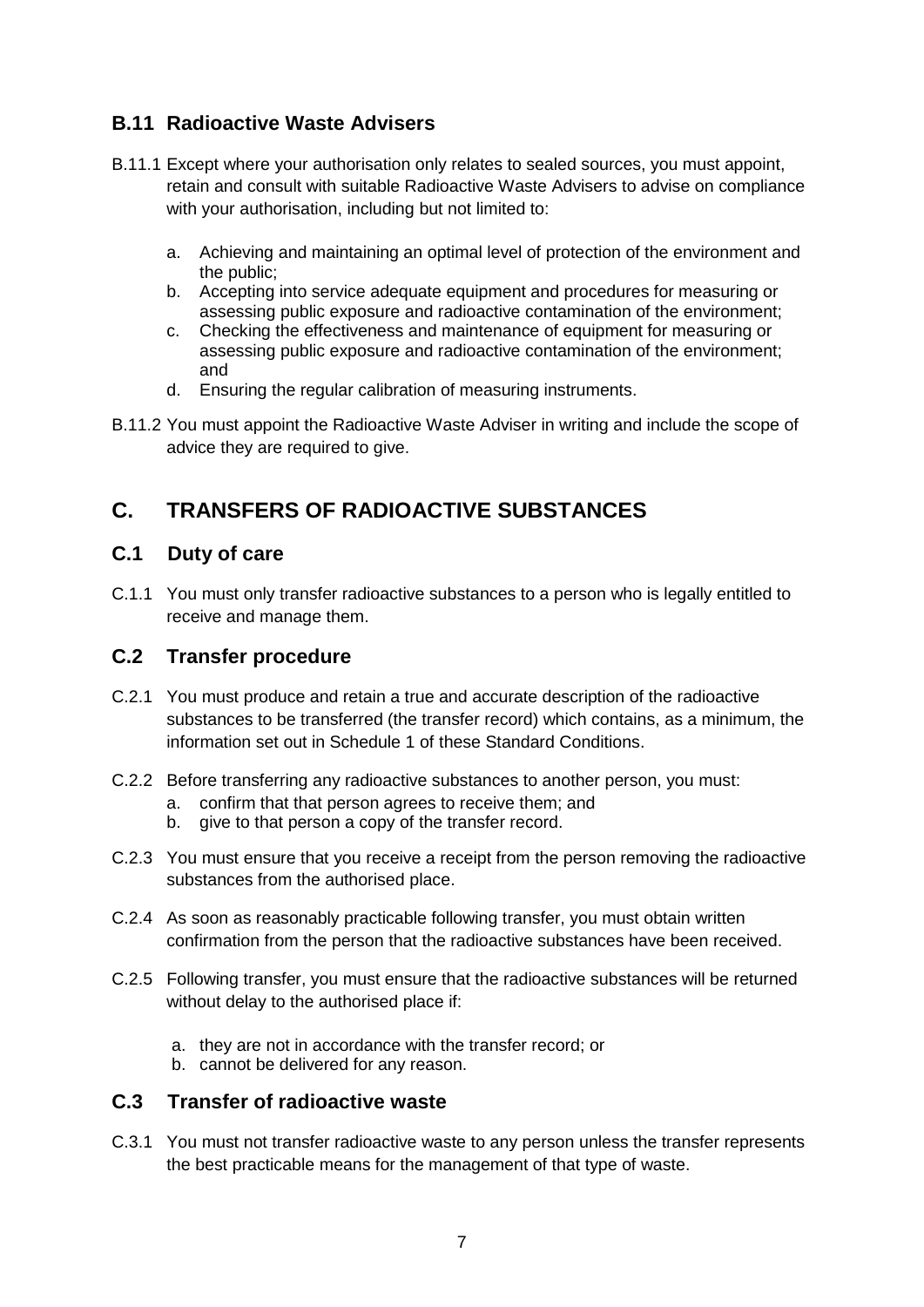C.3.2 You must inform SEPA if you intend to transfer radioactive waste to a person to whom you have not previously sent radioactive waste by providing the information set out in the relevant section of Schedule 3 of these Standard Conditions.

#### **C.4 Transfer of radioactive waste outside of the United Kingdom**

- C.4.1 Except for sealed sources, you must not transfer radioactive waste to a person outside of the United Kingdom unless:
	- a. the transfer is carried out in accordance with an authorisation granted under the Transfrontier Shipment of Radioactive Waste Regulations;
	- b. the purposes of the transfer is treatment of the radioactive waste; and
	- c. any waste following treatment is returned in accordance with Government Policy.

#### **C.5 Transfer of intermediate level radioactive waste to other parts of the United Kingdom**

- C.5.1 You must not transfer intermediate level radioactive waste to a person in the UK outside Scotland unless:
	- a. the purpose of the transfer is treatment of the radioactive waste; and
	- b. any intermediate level radioactive waste remaining following treatment is returned.

#### **C.6 Return of radioactive waste**

- C.6.1 You must ensure that any waste that is required to be returned by your authorisation is:
	- a. returned to the authorised place; or
	- b. in the case of low level radioactive waste, taken to another person in the United Kingdom who is legally entitled to receive and manage that waste, or
	- c. in the case of intermediate level radioactive waste, taken to another person in Scotland who is legally entitled to receive and manage that waste.
- C.6.2 You must ensure that before any radioactive waste is returned, the radionuclide content and activities have been determined.
- C.6.3 You must ensure that any radioactive waste returned:
	- a. only contains the radionuclides that were present at the time of transfer from the authorised place (except for those present as a result of radioactive decay); and
	- b. has an activity no greater than that at the time of transfer from the authorised place.

#### **C.7 Transfer of samples**

- C.7.1 You must not transfer samples of radioactive substances unless the quantity sent is the minimum practicable necessary to carry out the planned tests.
- C.7.2 On completion of testing, any remaining samples and waste arisings may be returned to the authorised place.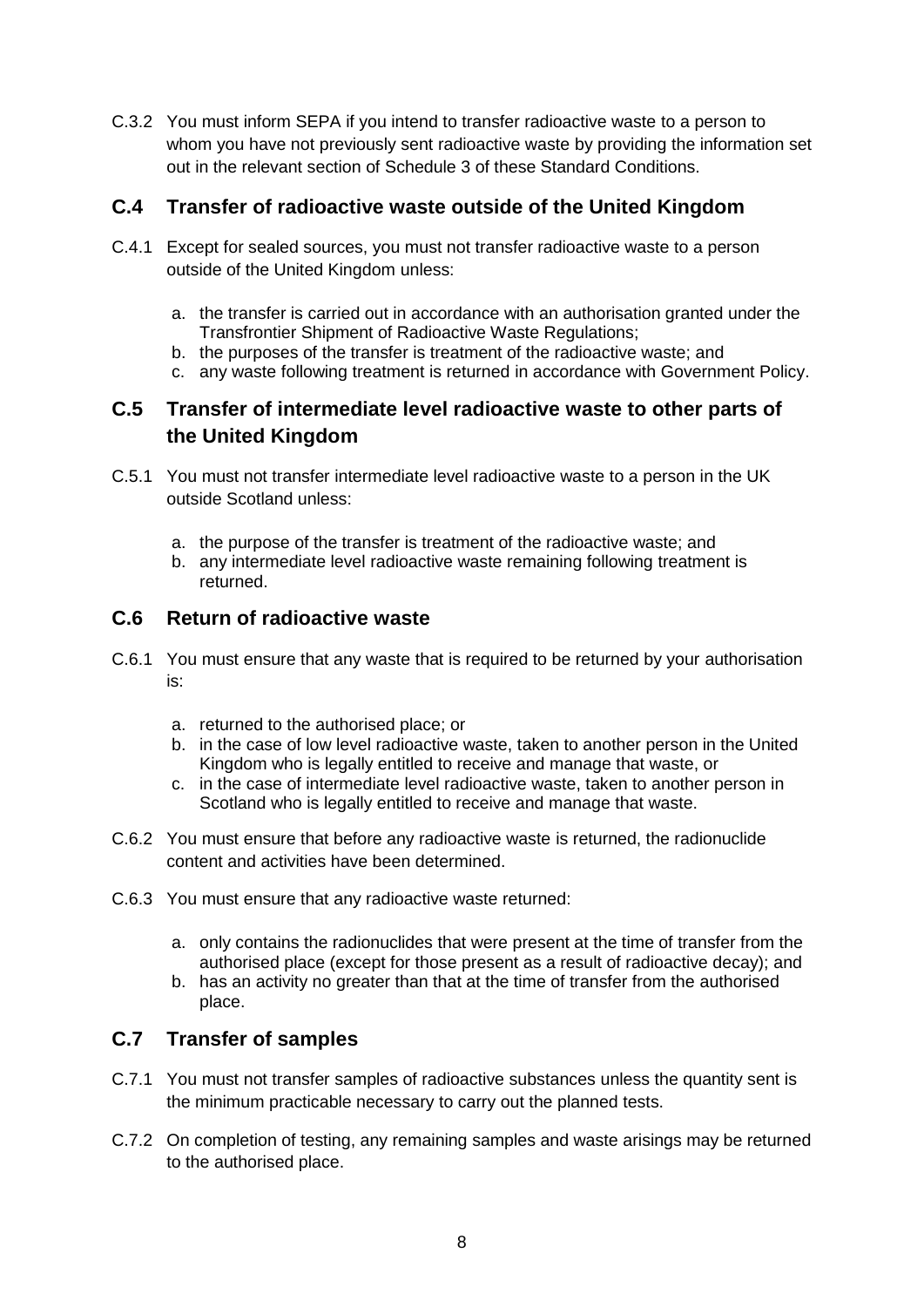### <span id="page-8-0"></span>**D. SEALED SOURCES**

#### **D.1 Holdings of sealed sources**

D.1.1 Unless your authorisation allows otherwise, you must ensure that the aggregate activity of all sealed sources that you hold, excluding any HASS, does not exceed IAEA category 3.

#### **D.2 Security requirements for sealed sources**

- D.2.1 You must have and implement security provisions in accordance with the document "Security Requirements for Radioactive Sources", dated 2011.
- D.2.2 You must implement, maintain and review your Security Plan for the Authorised Sealed Sources.
- D.2.3 In the event that there are any significant changes to your Security Plan, you must send a revised copy to the relevant police as soon as reasonably practicable.

### <span id="page-8-1"></span>**E. HIGH ACTIVITY SEALED SOURCES (HASS)**

#### **E.1 Financial provision**

E.1.1 You must ensure that you have made and maintain adequate, valid and useable financial provision for the management of each HASS including when they become waste.

#### **E.2 Record requirements**

E.2.1 You must make and keep a true, accurate and legible record of each HASS containing the information specified in Table 5 of Schedule 8 of the Regulations.

#### **E.3 HASS information and marking requirements**

- E.3.1 You must ensure that each HASS is accompanied at all times by:
	- a. written information which confirms that each HASS is identified and marked with a unique number; and
	- b. photographs of the HASS, source container, transport packaging, device and equipment as appropriate.

### <span id="page-8-2"></span>**F. MOBILE RADIOACTIVE SOURCES**

- F.1.1 When not in storage or in transit, you must ensure the Mobile Radioactive Sources are under continuous supervision by a suitably trained and experienced person.
- F.1.2 You must notify SEPA of the following circumstances by providing the information set out in the relevant section of Schedule 3 of these Standard Conditions:
	- a. If you change the location where Mobile Radioactive Sources are normally kept;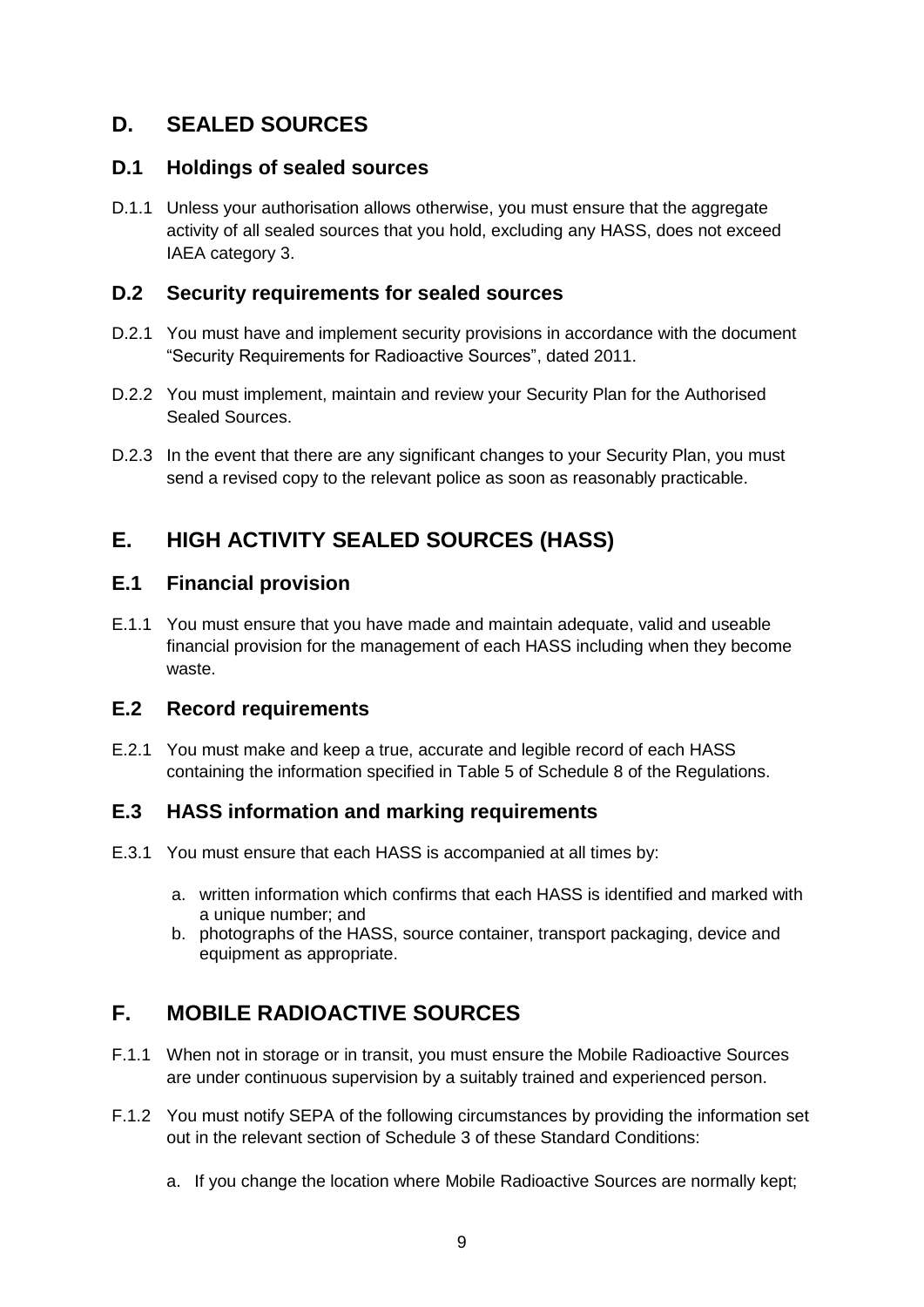- b. If you intend to keep Mobile Radioactive Sources at a place other than where they are normally kept for a period exceeding four months;
- c. If you bring a Mobile Radioactive Source normally kept outside Scotland into Scotland.

### <span id="page-9-0"></span>**G. DISPOSAL OF RADIOACTIVE WASTE**

#### **G.1 Generic Disposal Requirements**

- G.1.1 You must not dispose of any radioactive waste that is not described in your authorisation.
- G.1.2 You must ensure that any radioactive waste you dispose of is only disposed of via the route that is specified for that waste as described in your authorisation.
- G.1.3 You must ensure that the quantity of radioactive waste you dispose of does not exceed any limits set out in your authorisation.
- G.1.4 You must use the best practicable means to minimise the quantity of radionuclides that are discharged to the environment.
- G.1.5 You must dispose of radioactive waste in a manner that minimises public exposure and impact on the environment.

#### **G.2 Evaluation of releases**

G.2.1 You must evaluate the quantity of radionuclides discharged into the environment.

#### **G.3 Disposal in normal refuse (dustbin disposal)**

- G.3.1 You are authorised to dispose of solid, non-metallic radioactive waste in normal refuse provided that:
	- a. No single item has an activity exceeding 400 kBq for tritium and C-14 or 40 kBq for all other radionuclides;
	- b. The total activity in  $0.1m<sup>3</sup>$  of normal refuse does not exceed 4 MBq for tritium and C-14 or 400 kBq for all other radionuclides;
	- c. The total activity disposed of in a year does not exceed 2 GBq for tritium and C-14 and 200 MBq for all other radionuclides; and
	- d. Where practicable, any marking or labelling that indicates the waste is radioactive is removed prior to transfer.

#### **G.4 Radioactive aqueous liquid disposals- small quantities**

- G.4.1 You are authorised to dispose of radioactive aqueous liquid waste to a relevant sewer, relevant river or the sea provided that:
	- a. The radionuclide concentration does not exceed 100 Bq/ml; and
	- b. The total activity disposed of in 1 year does not exceed: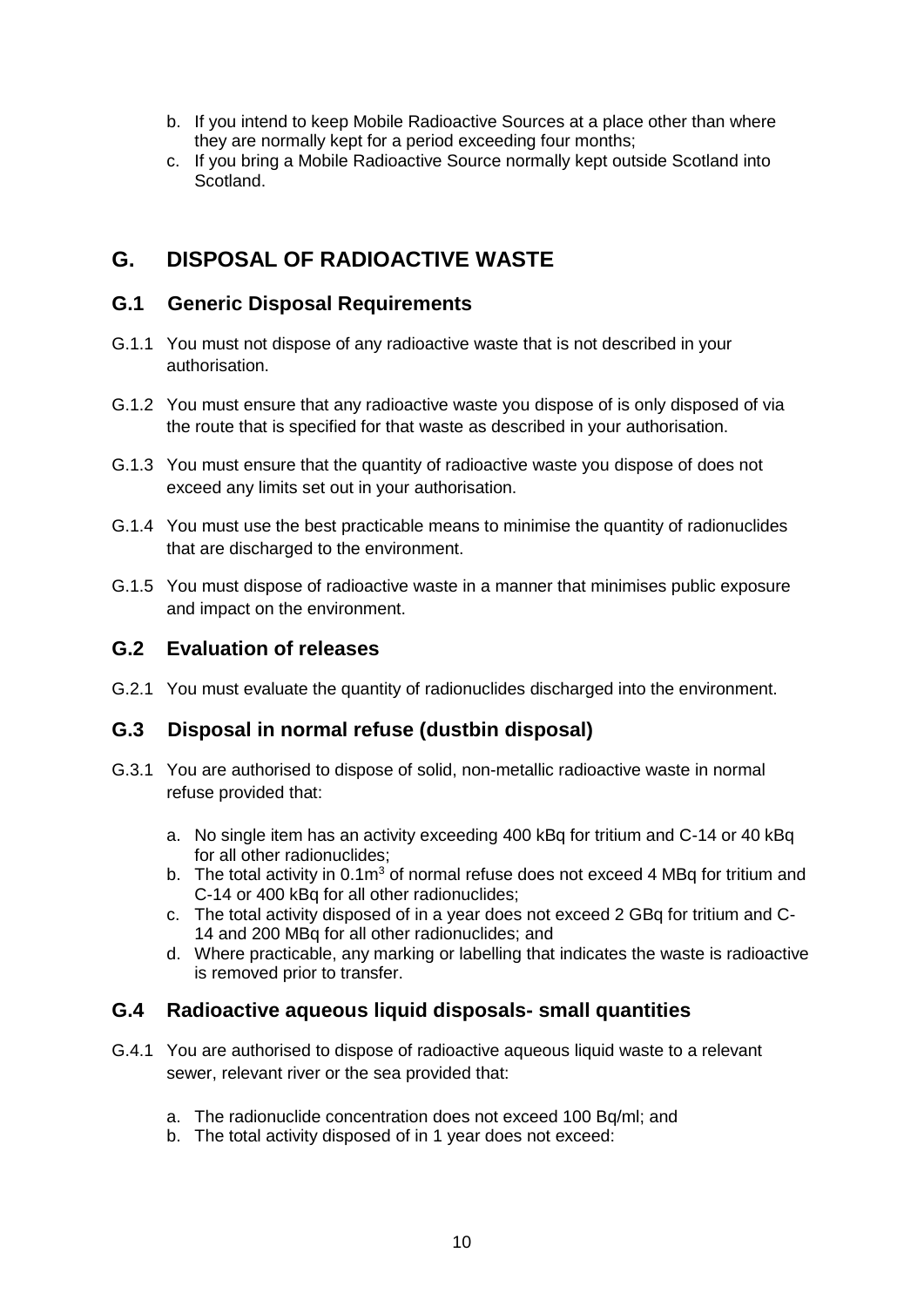- (i) 100 MBq for the sum of the following radionuclides: H-3, C-11, C-14, F-18, P-32, P-33, S-35, Ca-45, Cr-51, Fe-55, Ga-67, Sr-89, Y-90, Tc-99m, In-111, I-123, I-125, I-131, Sm-153, Tl-201; or
- (ii) 1 MBq for the sum of all other radionuclides.

#### **G.5 Radioactive gaseous releases- small quantities**

- G.5.1 You are authorised to dispose of gaseous waste provided that:
	- a. it consists only of fugitive releases from a container; and
	- b. it is dispersed from a building in such a way that it does not enter or re-enter a building.

## <span id="page-10-0"></span>**H. FURTHER CONDITIONS WHERE BESPOKE LIMITS HAVE BEEN AUTHORISED**

#### **H.1 Assessment of public exposure and the environment**

H.1.1 You must carry out and maintain an assessment of public exposure and the impact on the environment resulting from your disposals.

#### **H.2 Radioactive gaseous discharges outwith authorised outlets**

- H.2.1 You must dispose of radioactive gaseous releases from an authorised gaseous outlet unless you can:
	- a. Demonstrate that directing the discharge to an authorised gaseous outlet is not the best practicable means; and
	- b. Ensure that you will not exceed any relevant gaseous discharge limit.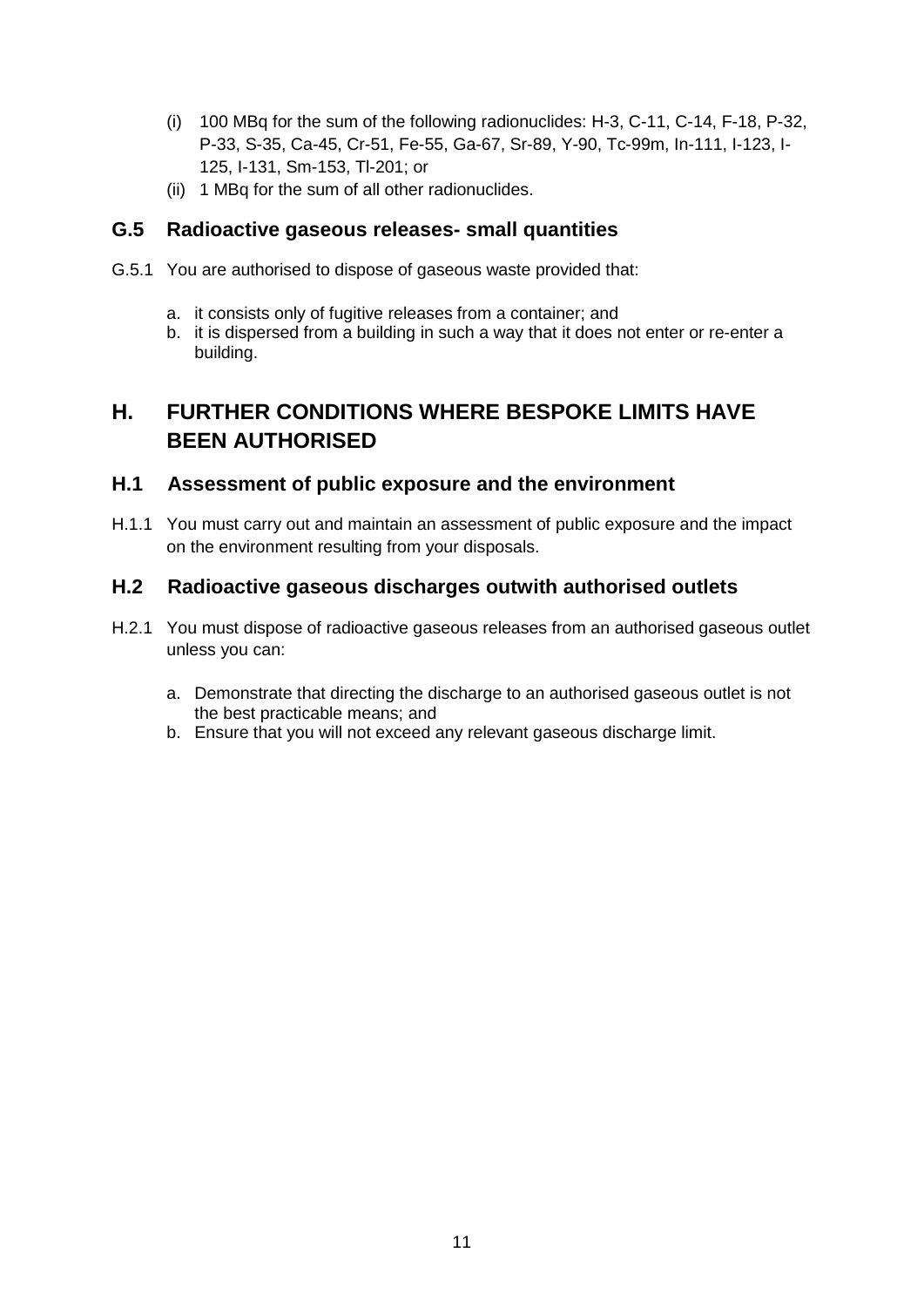## <span id="page-11-0"></span>**I. INTRODUCTION OF RADIOACTIVE MATERIAL INTO ORGANISMS**

- I.1.1 You are authorised to introduce radioactive materials into organisms that will leave the authorised place whilst containing that substance.
- I.1.2 You must carry out and maintain an assessment of public exposure that will result as a consequence of allowing organisms to which radioactive substances have been administered leave the authorised place.
- I.1.3 You must ensure that public exposure and any impact on the environment resulting from the introduction of radioactive material into organisms is minimised.

### <span id="page-11-1"></span>**J. ENVIRONMENTAL MONITORING PROGRAMME**

- J.1.1 You must develop, implement, maintain and review an environmental monitoring programme to monitor the levels of radioactivity in the environment and food caused by your radioactive waste disposals.
- J.1.2 You must take appropriate samples and conduct appropriate measurements, tests, surveys, analyses and calculation to continuously assess the effectiveness of the measures you have taken to minimise the radiological effects of your radioactive waste disposals.
- J.1.3 You must inform SEPA of any intended change in the environmental monitoring programme in accordance with Schedule 3 of these Standard Conditions.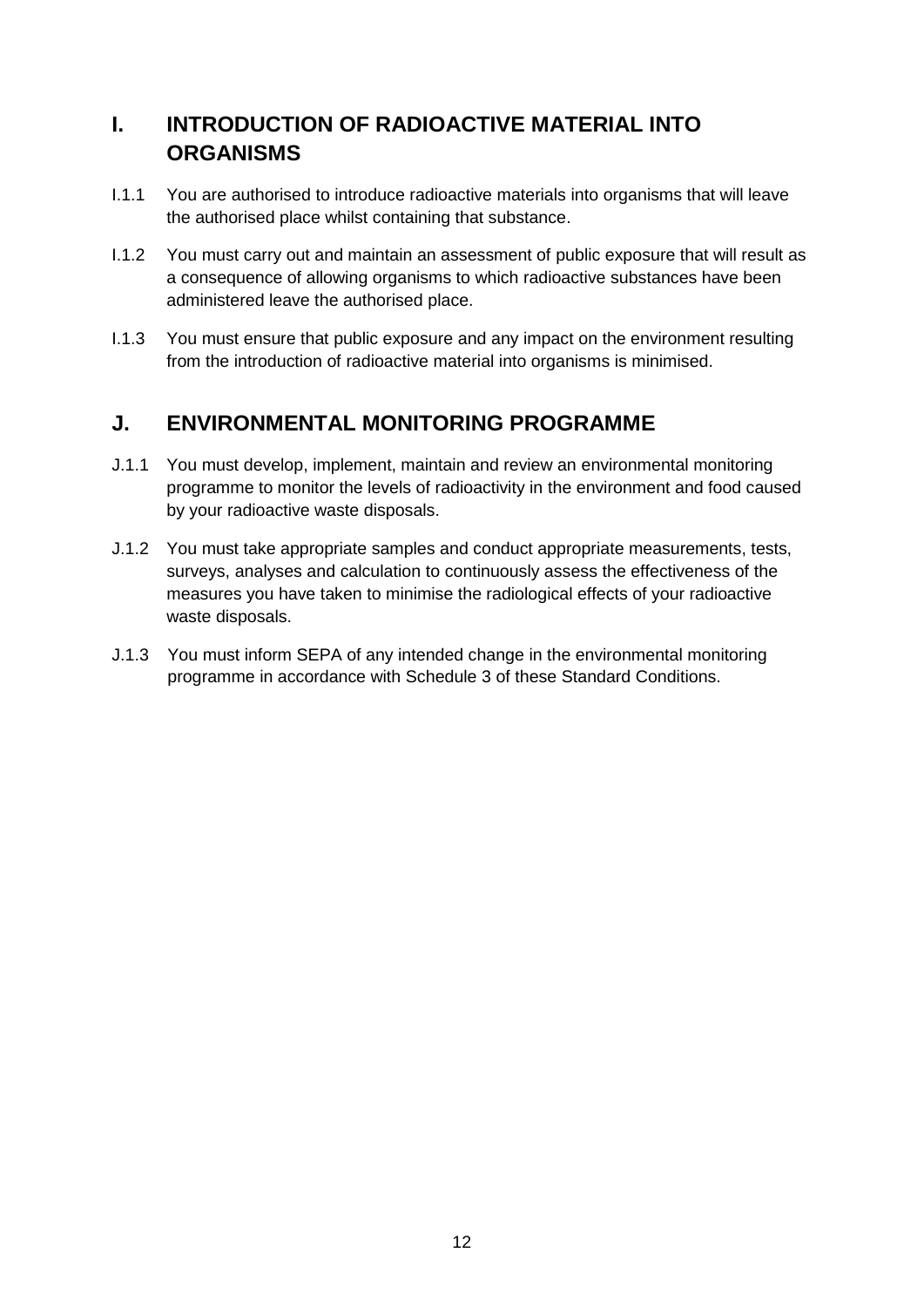## <span id="page-12-0"></span>**K. CONDITIONS APPLICABLE TO OFFSHORE INSTALLATION REGISTRATIONS**

- K.1.1 You are authorised to dispose of radioactive waste arising from the production of oil and gas, excluding any waste that has been sent to an offshore installation from land.
- K.1.2 The specified disposal route for radioactive waste is the system that you have provided for this purpose.
- K.1.3 You must not discharge radioactive waste at any place other than the authorised place.
- K.1.4 If you have any reason to believe that the concentration of Ra-226 in produced water has exceeded 0.1 Bq/g of produced water you must inform SEPA in accordance with Schedule 3 of these Standard Conditions.
- K.1.5 You must not in any year discharge radioactive waste arising from decontamination or cleaning operations in which the activity of any radionuclide exceeds the relevant limit set out in [Table K-](#page-12-1)1.

#### <span id="page-12-1"></span>**Table K-1**

| Radionuclide | <b>Annual Limit</b> |  |
|--------------|---------------------|--|
|              | (GBq)               |  |
| Ra-226       | 2                   |  |
| Ra-228       | 2                   |  |
| Pb-210       | 2                   |  |
| $Po-210$     |                     |  |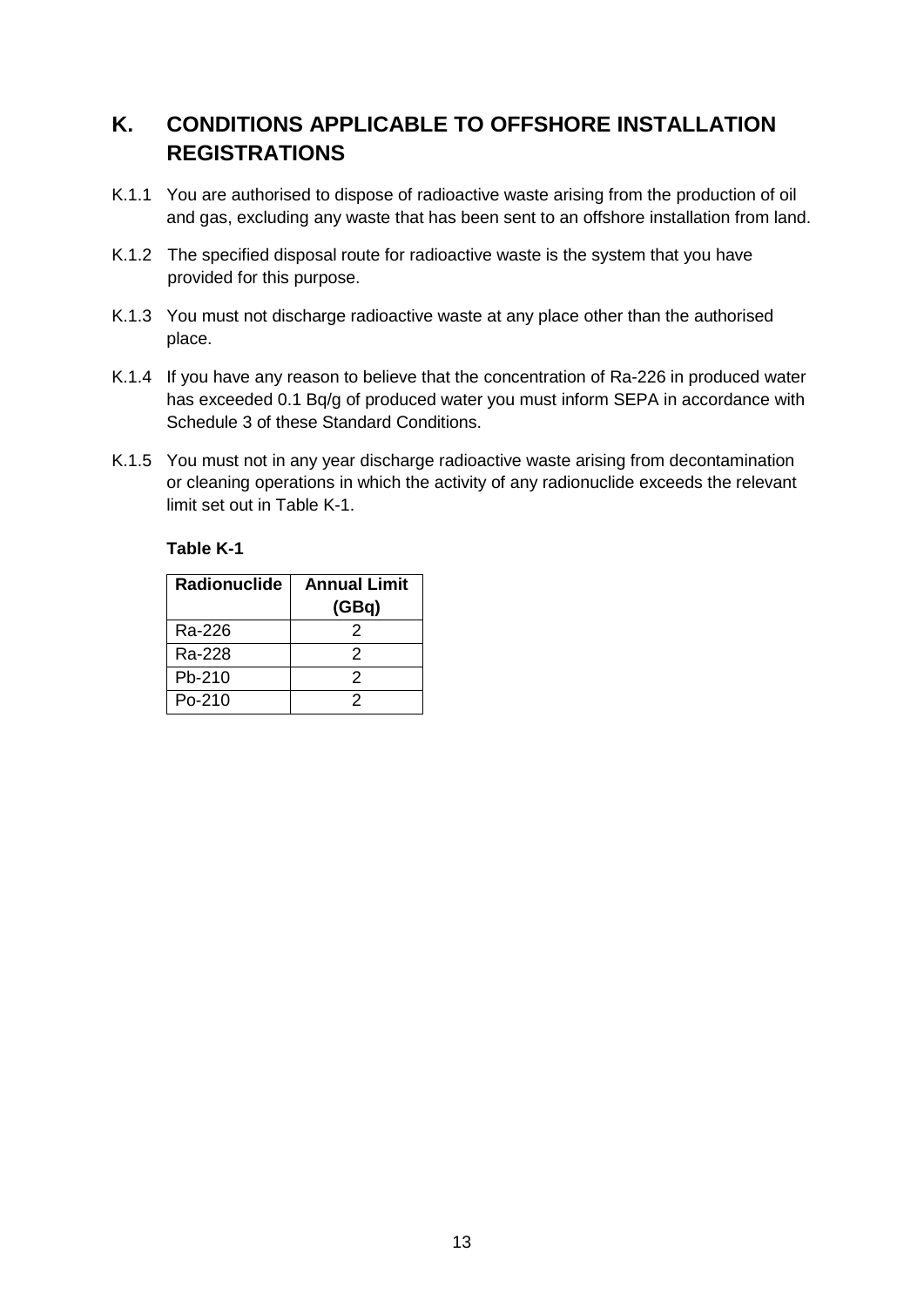### <span id="page-13-0"></span>**INTERPRETATION OF TERMS**

(1) In these Standard Conditions:

Except where otherwise specified, words and expressions that are defined in the Regulatory Reform (Scotland) Act 2014 and the Environmental Authorisation (Scotland) Regulations 2018 shall have the same meanings as they have in that legislation;

"activity", expressed in becquerels, means the number of spontaneous nuclear transformations occurring in a period of one second;

"authorisation" means either a permit or a registration to carry out a regulated activity or activities issued under the Regulations;

"Authorised Sealed Source" means an Authorised Radioactive Substance contained in a sealed source;

"Bq", "kBq", "MBq", "GBq", "TBq" and "PBq" are used as abbreviations meaning becquerel, kilobecquerel, megabecquerel, gigabecquerel, terabecquerel and petabecquerel respectively;

"calendar year" means a period of 12 consecutive months beginning on 1 January;

"day" means calendar day;

"decommissioning" means the process whereby a facility, at the end of its economic life, is taken permanently out of service and its site made available for other purposes and includes any remediation carried out by the Authorisation Holder in the locality of the Authorised Place;

"environment" means all, or any, of the media of air, water (to include sewers and drains) and land;

"gaseous waste" means radioactive waste in the form of gases and associated mists and particulate matter;

"intermediate level radioactive waste" with radioactivity levels exceeding the upper boundaries for Low Level Wastes, but which does not require heating to be taken into account in the design of storage or disposal facilities;

"legally entitled to receive and manage" means a waste permitted person or a person in another state who is lawfully entitled to receive such waste or material;

"low level radioactive waste" means radioactive waste having a radioactive content not exceeding four gigabecquerels per tonne (GBq/te) of alpha or 12 GBq/te of beta/gamma activity;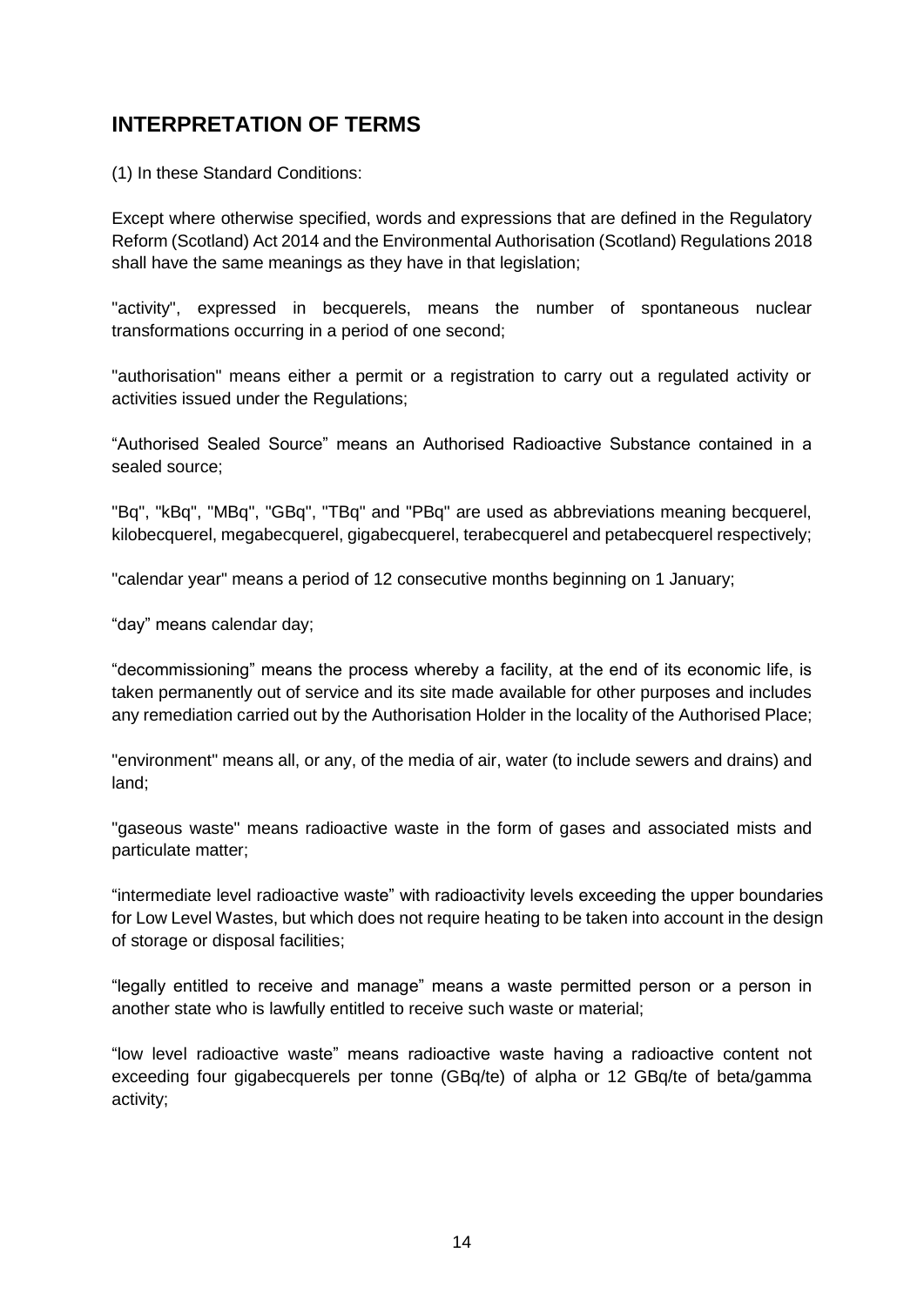"Mobile Radioactive Sources" means radioactive sources that are intended to be used, and possibly kept for limited periods of time, beyond the boundaries of the place where they are normally kept;

"month" means calendar month (i.e. 1-31 January, 1-28/29 February, 1-31 March, etc.);

"Radioactive Waste Adviser" means a person having a current valid certificate recognising the capacity to act as a Radioactive Waste Adviser issued by an Assessing Body approved by SEPA or a Corporate Radioactive Waste Adviser working in accordance with Corporate Arrangements approved by SEPA;

''radionuclide'' means a species of atom characterised by its mass number and atomic number and subject to radioactive decay;

"the Regulations" means the Environmental Authorisation (Scotland) Regulations 2018;

"Security Plan" means a written document made in accordance with the current version of "Security Requirements for Sealed Sources" identifying the methods, systems and controls employed by the Authorised Person with regards the security of the Authorised Sealed Sources;

"Transfrontier Shipment of Radioactive Waste Regulations" means the Transfrontier Shipment of Radioactive Waste and Spent Fuel Regulations 2008;

"treatment" includes the recovery of reusable materials or to make the subsequent storage or disposal of the waste more manageable;

"Waste permitted person" means a person who is suitably:

- (1) authorised under the Regulations to receive, manage or dispose of radioactive waste; or
- (2) permitted under the Environmental Permitting (England and Wales) Regulations 2016 to dispose of or accumulate radioactive waste

"week" means any period of 7 consecutive days;

"year" means any period of 12 consecutive months;

"you" means the Authorised Person.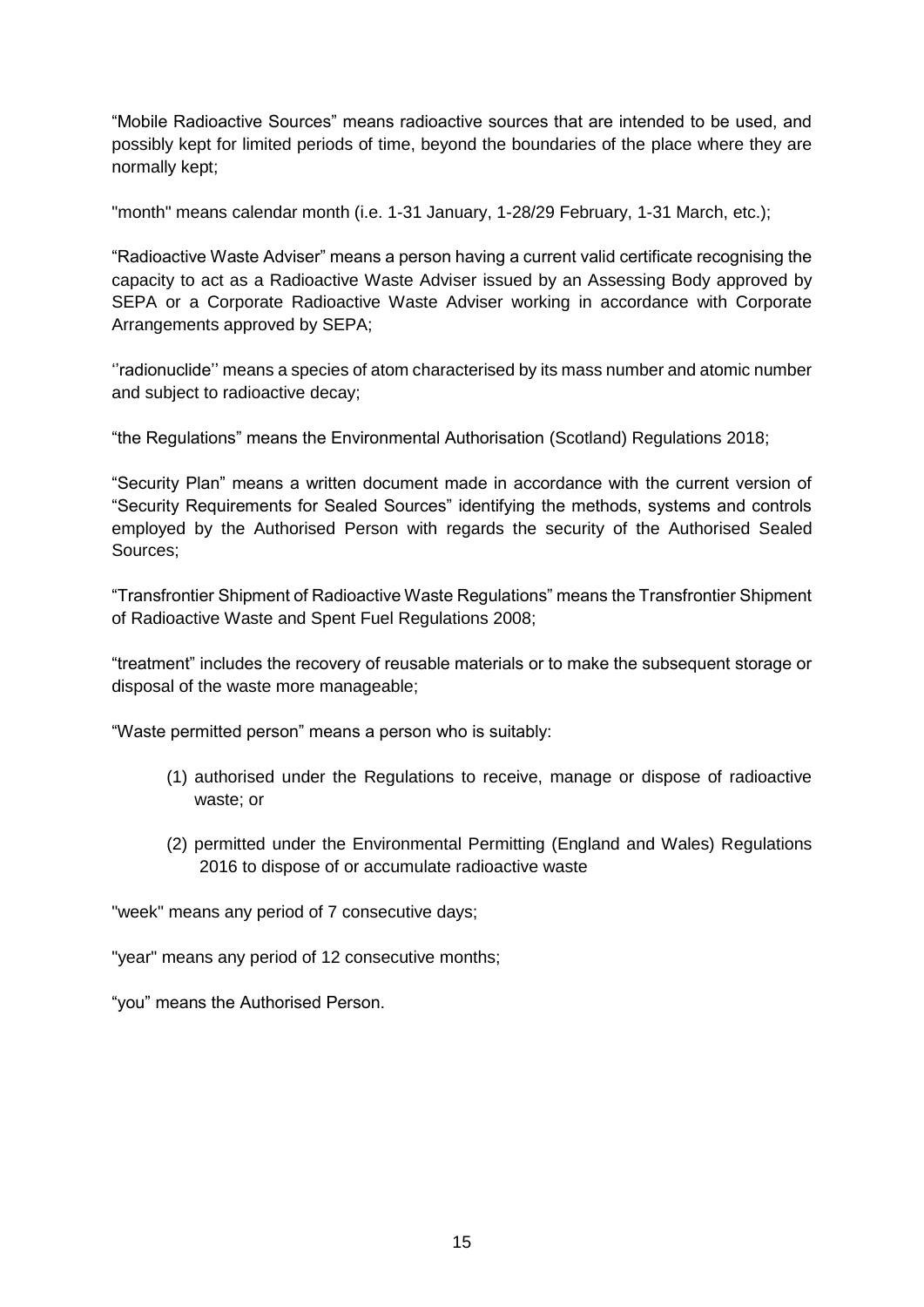# <span id="page-15-0"></span>**SCHEDULE 1: RECORD REQUIREMENTS**

| <b>Type of</b>            | <b>Required Records</b>                                                 |  |  |  |
|---------------------------|-------------------------------------------------------------------------|--|--|--|
| <b>Authorisation</b>      |                                                                         |  |  |  |
| Registrations and         | You must keep a record of:                                              |  |  |  |
| permits involving         |                                                                         |  |  |  |
| radioactive material      | The date upon which you received the radioactive material;<br>1.        |  |  |  |
| in the form of            | The names, description of and quantities of all the radionuclides<br>2. |  |  |  |
| sealed or unsealed        | contained in the radioactive material at the time you received it;      |  |  |  |
| sources                   | 3. The form of the radioactive material at the time you received it;    |  |  |  |
|                           | An inventory or all radioactive substances<br><i>(including)</i><br>4.  |  |  |  |
|                           | radioactively contaminated items) held on the authorised place;         |  |  |  |
|                           | The date each radioactive material was used and the purpose<br>5.       |  |  |  |
|                           | for which each was used;                                                |  |  |  |
|                           | 6. The date any radioactive substance was transferred to another        |  |  |  |
|                           | person as well as the name and address of that person;                  |  |  |  |
|                           | The date any radioactive material becomes radioactive waste.<br>7.      |  |  |  |
| Registrations and         | You must keep a record of:                                              |  |  |  |
| permits involving         |                                                                         |  |  |  |
| <b>Mobile Radioactive</b> | The address of each location where you have kept or used the<br>1.      |  |  |  |
| Sources                   | <b>Mobile Radioactive Sources;</b>                                      |  |  |  |
|                           | 2. The dates on which you brought on to or removed each Mobile          |  |  |  |
|                           | Radioactive Source from the place where it is normally kept;            |  |  |  |
|                           | 3. The dates upon which you lent or let on hire each Mobile             |  |  |  |
|                           | Radioactive Source;                                                     |  |  |  |
|                           | 4. The names and addresses of each person to whom you lent or           |  |  |  |
|                           | let on hire the Mobile Radioactive Sources;                             |  |  |  |
|                           | 5. The date on which the Mobile Radioactive Sources were                |  |  |  |
|                           | returned to you after being lent or let on hire.                        |  |  |  |
| Registrations and         | You must keep a record of:                                              |  |  |  |
| permits involving         |                                                                         |  |  |  |
| the transfer of           | 1. The physical description of the radioactive substances to be         |  |  |  |
| Radioactive               | transferred;                                                            |  |  |  |
| Substances to             | The radionuclides contained in the radioactive substances to be<br>2.   |  |  |  |
| another person            | transferred;                                                            |  |  |  |
| (transfer record)         | The activity of each of the radionuclides in the radioactive<br>3.      |  |  |  |
|                           | substances to be transferred;                                           |  |  |  |
|                           | The volume or weight of the radioactive waste to be transferred.<br>4.  |  |  |  |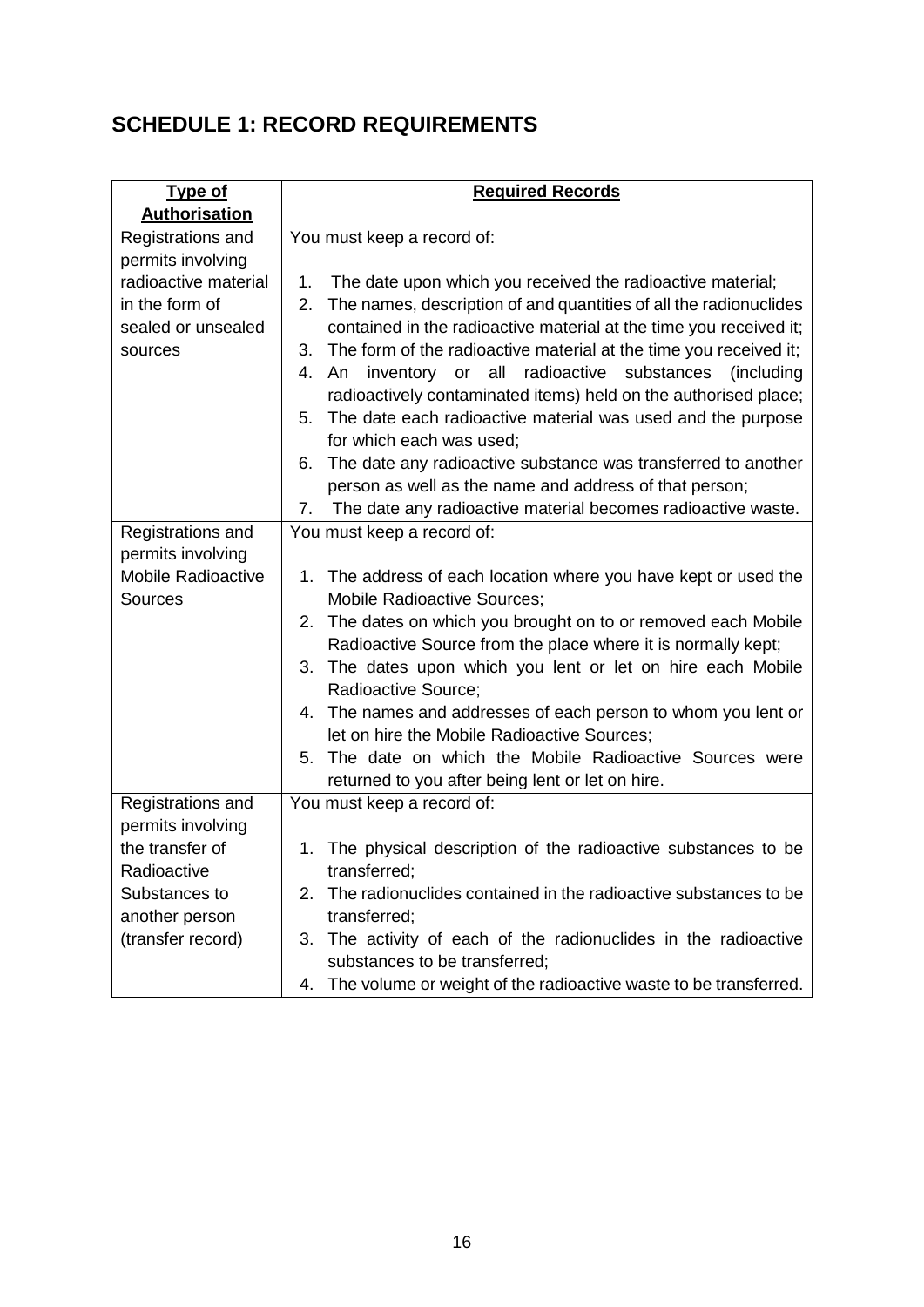# <span id="page-16-0"></span>**SCHEDULE 2: DATA RETURN REQUIREMENTS**

| <b>Type of Activity</b> | <b>Data Requirements</b>                   | <b>Periodicity</b>     |
|-------------------------|--------------------------------------------|------------------------|
| Permit involving a      | You must submit the HASS record form       | Without delay          |
| <b>High Activity</b>    | to SEPA whenever:                          |                        |
| <b>Sealed Source</b>    | 1. You acquire a HASS;                     |                        |
| (HASS)                  | 2. You transferred a HASS to another       |                        |
|                         | person;                                    |                        |
|                         | 3. A HASS ceases to be HASS because        |                        |
|                         | of radioactive decay.                      |                        |
| Registration or         | You must submit a written report to SEPA   | Within 8 week from the |
| permit involving        | detailing the sealed sources in Category   | end of the calendar    |
| sealed sources          | 3 & 4 you hold, including:                 | year.                  |
| that fall within        | 1. Number of sources;                      |                        |
| IAEA Category 3 &       | 2. The radionuclides contained in the      |                        |
| 4                       | sources;                                   |                        |
|                         | 3. The maximum activity of each            |                        |
|                         | radionuclide held; and                     |                        |
|                         | 4. The total activity of each radionuclide |                        |
|                         | held                                       |                        |
| Registration or         | You must submit to SEPA a written          | Within 8 week from the |
| permit for non-         | summary, for each calendar year of:        | end of the calendar    |
| nuclear sites           | 1. The radioactive substance you           | year.                  |
|                         | have discharged to the                     |                        |
|                         | environment, compared to the               |                        |
|                         | relevant limit (where specified).          |                        |
|                         | 2. The radioactive waste you have          |                        |
|                         | transferred to another person,             |                        |
|                         | including:                                 |                        |
|                         | a description of the waste;<br>i.          |                        |
|                         | ii. its total volume;                      |                        |
|                         | iii. its total radioactivity; and          |                        |
|                         | iv. the name and address of the            |                        |
|                         | receiving person                           |                        |
| Permit for a            | You must submit to SEPA:                   |                        |
| nuclear site            | 1. For radioactive waste discharges to     | 1. Not later than 28   |
|                         | the environment, a written summary         | days after the end of  |
|                         | of the:                                    | each month and at      |
|                         | The volume discharged;<br>i.               | the same interval      |
|                         | The radioactivity discharged;<br>ii.       | thereafter.            |
|                         | iii. The total radioactivity of the        |                        |
|                         | radionuclides or group of                  |                        |
|                         | radionuclides discharged during            |                        |
|                         | the rolling year and compared to           |                        |
|                         | the relevant annual limit.                 |                        |
|                         | For radioactive waste transferred to<br>2. | 2. Not later than 28   |
|                         | another person, a written summary          | days after the end of  |
|                         | including:                                 | each month and at      |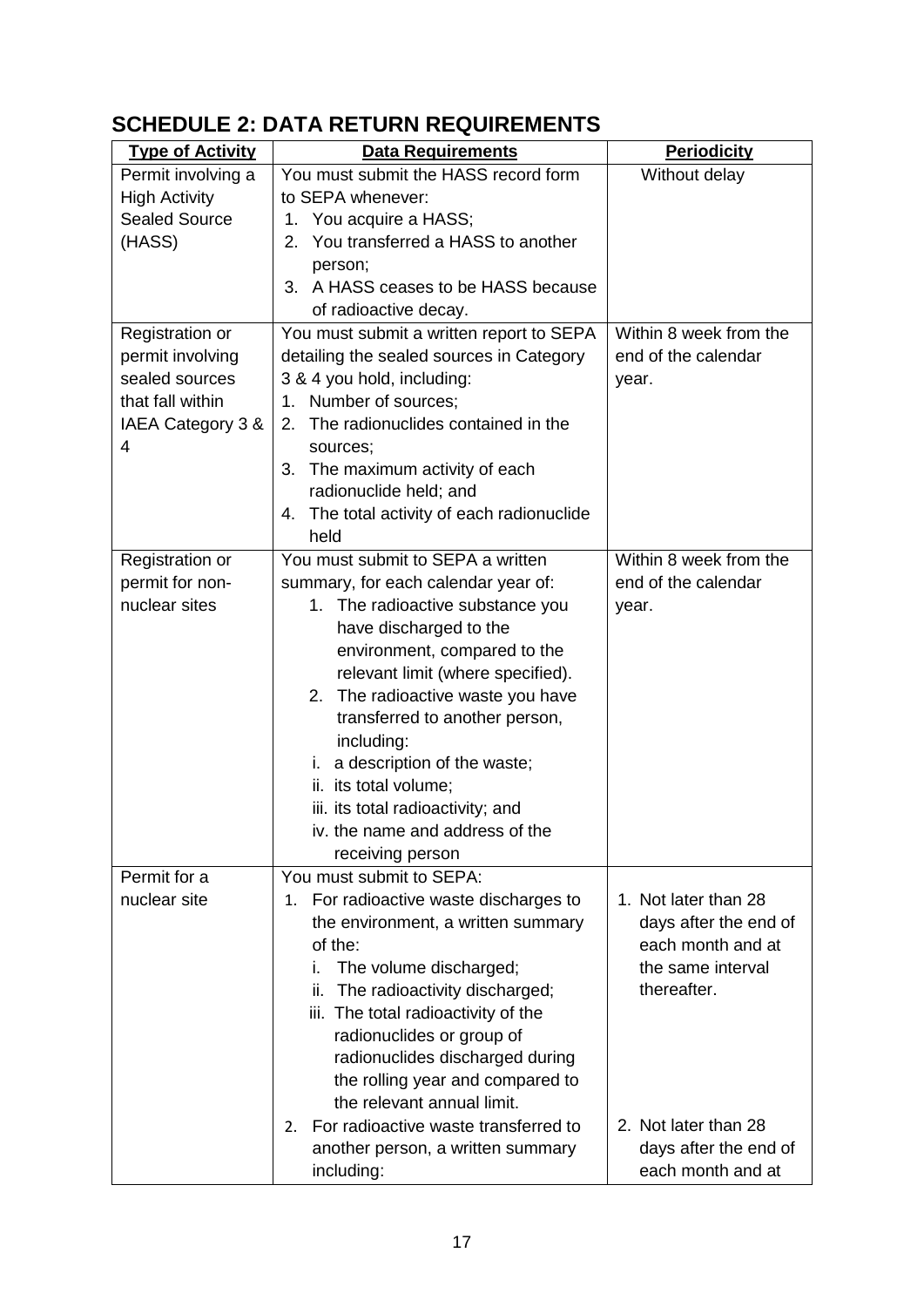| <b>Type of Activity</b>        | Data Requirements                         | <b>Periodicity</b>      |  |
|--------------------------------|-------------------------------------------|-------------------------|--|
|                                | i.<br>A description of the waste          | the same interval       |  |
|                                | ii.<br>The purpose of the transfer        | thereafter.             |  |
|                                | iii.<br>Its volume                        |                         |  |
|                                | The total radioactivity<br>iv.            |                         |  |
| v. The name and address of the |                                           |                         |  |
| person receiving the waste     |                                           |                         |  |
|                                |                                           |                         |  |
|                                | accordance with joint agencies' document  |                         |  |
|                                | "Radiological Monitoring Technical        |                         |  |
|                                | Guidance Note 1 Standardised Reporting    |                         |  |
|                                |                                           |                         |  |
|                                | Sites".                                   |                         |  |
| Registration or                | You must submit to SEPA a copy of the     |                         |  |
| permit involving an            | results of the environmental monitoring   | after the end of each 3 |  |
| environmental                  | programme and a written report including  | month period.           |  |
| monitoring                     | a 12-month rolling assessment of the      |                         |  |
| programme                      | results in respect of the radiation       |                         |  |
|                                | exposure of the public and trends in      |                         |  |
|                                | radioactivity concentration in the        |                         |  |
|                                | environment highlighting any reported     |                         |  |
|                                | value which exceeds the mean plus 3       |                         |  |
|                                | standard deviations of the previous 12    |                         |  |
|                                | reported values and, as far as reasonably |                         |  |
|                                | practicable, provide an explanation for   |                         |  |
|                                | any such elevated value.                  |                         |  |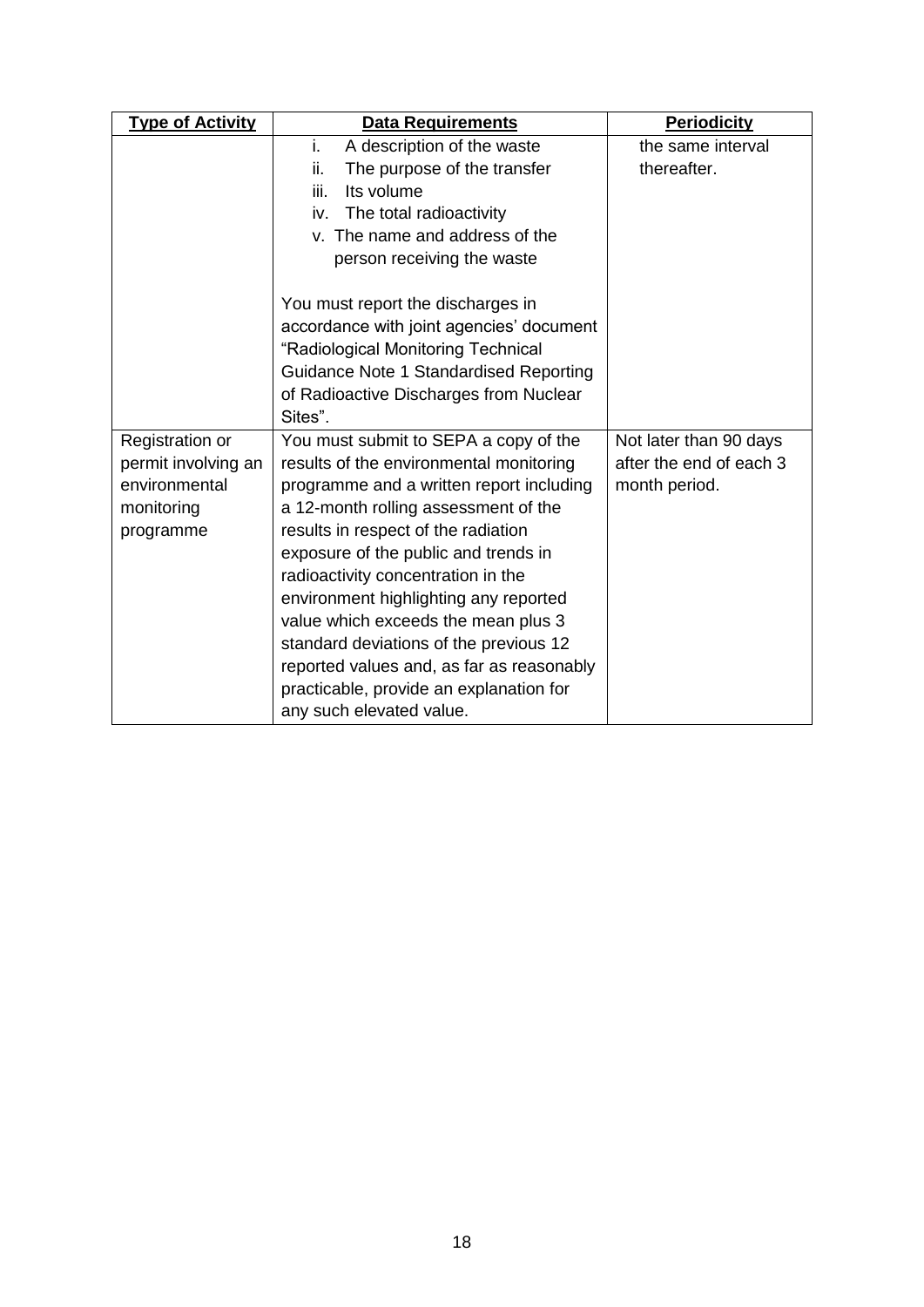## **SCHEDULE 3: SUMMARY OF NOTIFICATION REQUIREMENTS**

<span id="page-18-0"></span>

| <b>Type of</b>  | <b>Event, circumstances or incident</b>       | <b>Information to submitted</b>                       | <u>Timing</u>       |
|-----------------|-----------------------------------------------|-------------------------------------------------------|---------------------|
| <b>Activity</b> |                                               |                                                       |                     |
| All activities  | If you believe that you (or anyone else) are  | Details of the event                                  | Without delay by    |
|                 | contravening, has contravened or might        |                                                       | telephone, followed |
|                 | contravene a requirement of your              |                                                       | up in writing as    |
|                 | authorisation.                                |                                                       | required by A8      |
| All             | You stop carrying out the regulated           |                                                       | 28 days before the  |
| radioactive     | radioactive substances activity               |                                                       | event               |
| substances      |                                               |                                                       |                     |
| activities      |                                               |                                                       |                     |
|                 | You cease to occupy the authorised place      |                                                       | 28 days before the  |
|                 |                                               |                                                       | event               |
|                 | Lost and stolen radioactive substances        | Description of the radioactive source                 | Without delay by    |
|                 |                                               | Date source was last accounted for<br>2.              | telephone, followed |
|                 |                                               | 3.<br>Last known location of the source               | up in writing       |
|                 |                                               | 4. Description of the measures taken to recover the   |                     |
|                 |                                               | source                                                |                     |
|                 |                                               | Any other relevant information<br>5.                  |                     |
| Transfers of    | An intention to transfer radioactive waste to | Name and address of the person;                       | At least 28 days    |
| radioactive     | a Person for the first time:                  | Type of waste to be transferred;<br>2.                | before the proposed |
| waste           |                                               | Evidence that the person is willing, in principle, to | transfer            |
|                 |                                               | accept the waste; and                                 |                     |
|                 |                                               | 4. Evidence that the person is legally entitled to    |                     |
|                 |                                               | accept the waste                                      |                     |